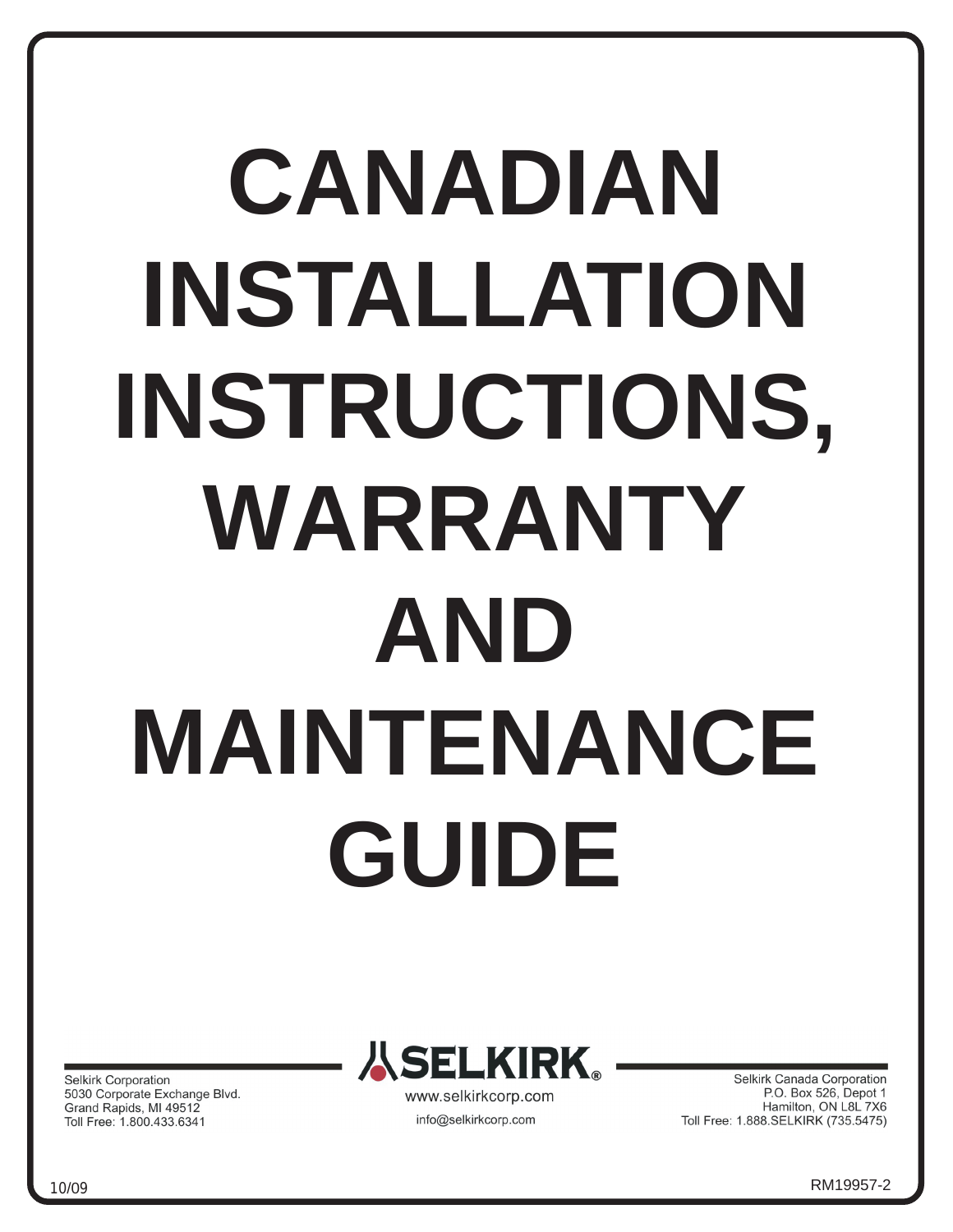# **INSTALLATION INSTRUCTIONS & MAINTENANCE GUIDE**

# **MODEL FC FACTORY BUILT INSULATED CHIMNEY**



**CAN/ULC-S604, CAN/ULC-S610**

**A MAJOR CAUSE OF CHIMNEY-RELATED FIRES IS FAILURE TO MAINTAIN REQUIRED CLEARANCES (AIR SPACES) TO COMBUSTIBLE MATERIALS.**

**IT IS OF THE UTMOST IMPORTANCE THAT THIS CHIMNEY BE INSTALLED ONLY IN ACCORDANCE WITH THESE INSTRUCTIONS.**

**PLEASE READ ALL INSTRUCTIONS BEFORE BEGINNING YOUR INSTALLATION. FAILURE TO INSTALL THIS SYSTEM IN ACCORDANCE WITH THESE INSTRUCTIONS WILL VOID THE CONDITIONS OF CERTIFICATION AND THE MANUFACTURERS WARRANTY . KEEP THESE INSTRUCTIONS IN A SAFE PLACE FOR FUTURE REFERENCE.**

**Selkirk Corporation** 5030 Corporate Exchange Blvd. Grand Rapids, MI 49512 Toll Free: 1.800.433.6341



www.selkirkcorp.com info@selkirkcorp.com

2

Selkirk Canada Corporation P.O. Box 526, Depot 1 Hamilton, ON L8L 7X6 Toll Free: 1.888.SELKIRK (735.5475)

10/09 RM19957-2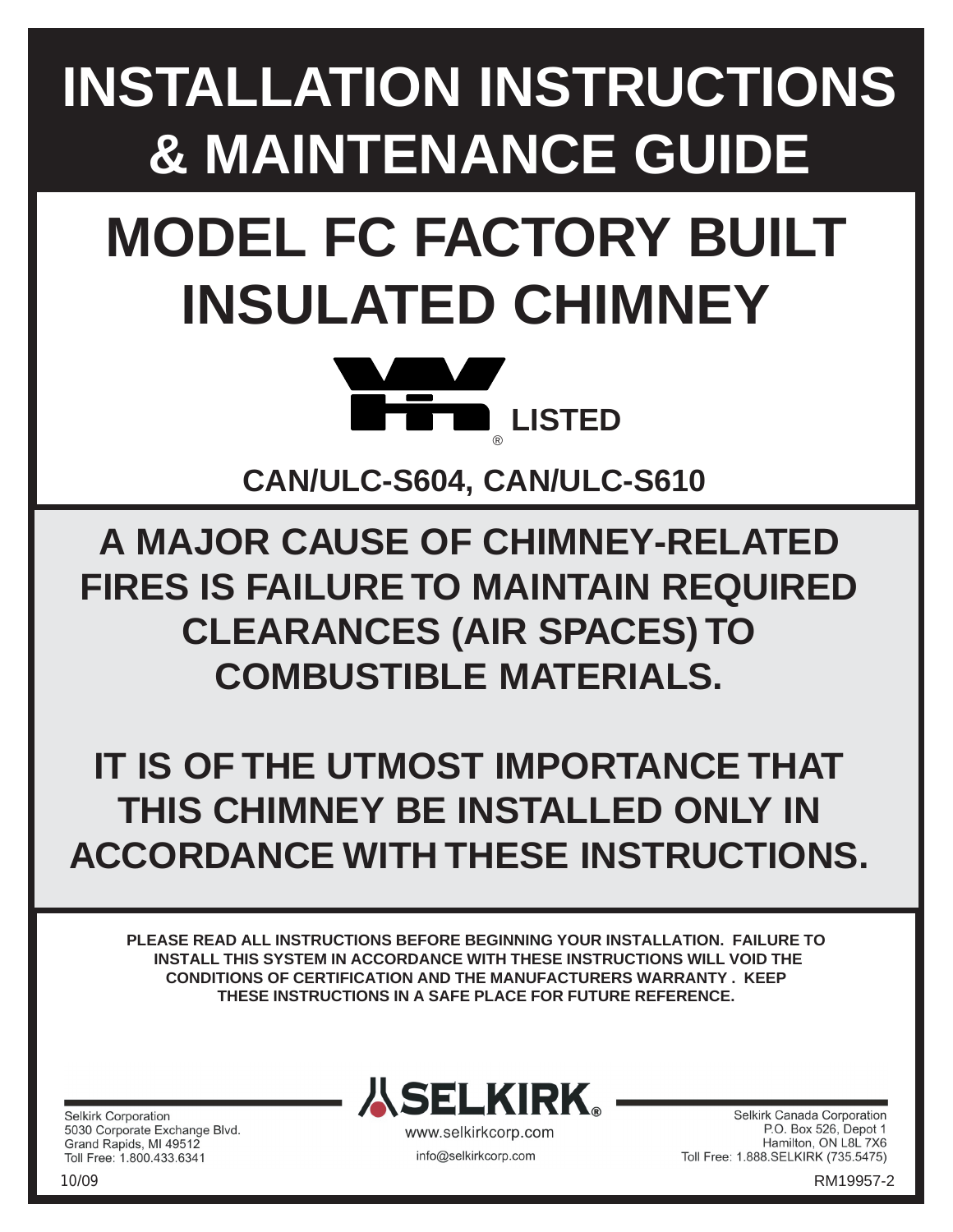# TABLE OF CONTENTS

| <b>TYPES OF APPLIANCE</b>                             | $\overline{4}$ |
|-------------------------------------------------------|----------------|
| PRE INSTALLATION GUIDELINES                           | $\overline{4}$ |
| <b>TOOLS</b>                                          | $\overline{4}$ |
| <b>FRAMING DETAILS</b>                                | $4 - 5$        |
| <b>CEILING SUPPORT INSTALLATION</b>                   | 5              |
| <b>STOVE PIPE INSTALLATION</b>                        | $5 - 6$        |
| ATTIC INSULATION SHIELD INSTALLATION                  | 6              |
| <b>FIRESTOP RADIATION SHIELD INSTALLATION</b>         | 6              |
| <b>ELBOW INSTALLATION</b>                             | $\overline{7}$ |
| <b>WALL SUPPORT INSTALLATION</b>                      | $7 - 8$        |
| CATHEDRAL CEILING SUPPORT INSTALLATION                | $8 - 9$        |
| ROOF SUPPORT INSTALLATION                             | 9              |
| <b>RAFTER RADIATION SHIELD INSTALLATION</b>           | 9              |
| ROOF FLASHING INSTALLATION                            | $9 - 10$       |
| <b>ROOF GUY INSTALLATION</b>                          | $10 - 11$      |
| MAINTENANCE AND CLEANING OF CHIMNEY                   | 11             |
| <b>REPLACEMENT PARTS LIST</b>                         | 11             |
| <b>CHART 1 - OFFSET TABLES</b>                        | 12             |
| <b>CHART 2 - CHIMNEY HEIGHT ABOVE ROOF</b>            | 13             |
| <b>CHART 3 - CONNECTOR PIPE CLEARANCES</b>            | 13             |
| <b>INSTALLATION RECORD &amp; PRODUCT REGISTRATION</b> | 14             |
| <b>WARRANTY</b>                                       | 15             |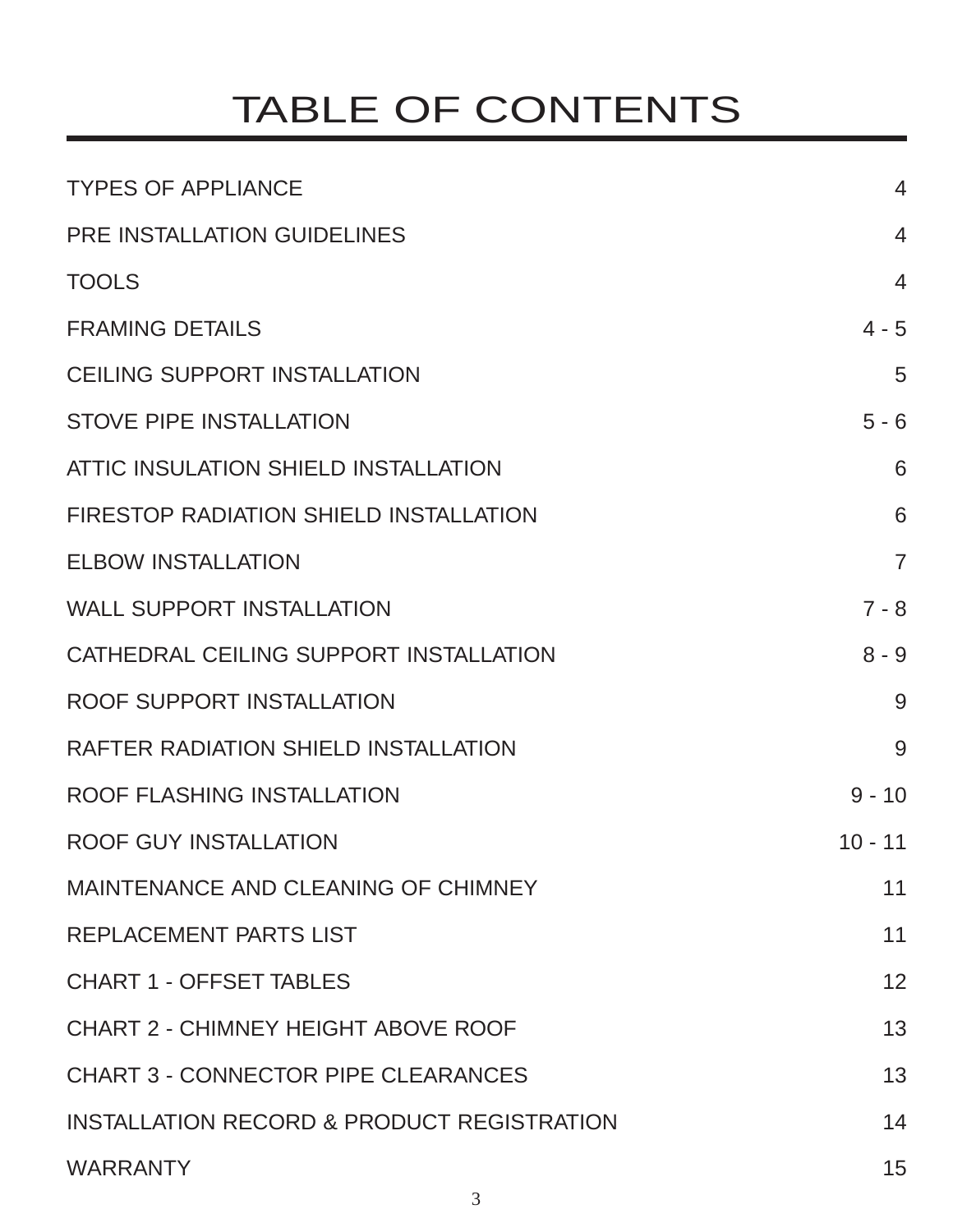## **TYPES OF APPLIANCES**

Your SuperVent/SuperPro Model FC chimney is intended as a component for specific listed factory built fireplaces and for connection to liquid fuel or gas fired residential type appliances and building heating appliances, in which the maximum continuous flue gas temperatures do not exceed 540 °C. It has been tested and approved to withstand temperatures of up to 1125°C.

### **PRE-INSTALLATION GUIDELINES**

Your SuperVent/SuperPro chimney and connecting stove pipe diameter should be sized in accordance with the appliance manufacturer's recommendations.

Plan the installation of your appliance and chimney in such a way that your both your chimney, and your chimney connector (stovepipe) run is as short and straight as possible. By having too long and or multiple bend installations you can reduce system draft which can affect the operation, and or performance of your appliance and or chimney system. The chimney should also be located within the building so as to avoid cutting or altering load bearing members such as joists, rafters, studs, etc. If you require to cut or alter an existing load bearing member, special reframing methods are required which often include doubling of adjacent members. If such a case arises, contact your local Building Code Official regarding local regulations and proper installation methods.

Sections of the SuperVent/SuperPro chimney which pass through accessible areas of the building, must be enclosed in a chase to avoid personal contact and damage to the chimney. The chase may be fabricated using standard building materials. Drywall mounted on 2" x 4" studs is typically used in this situation.

**MAINTAIN A 2" (50mm) MINIMUM AIR SPACE CLEARANCE BETWEEN INSULATED CHIMNEY SECTIONS AND COMBUSTIBLE MATERIALS.**

**WARNING: DO NOT PLACE ANY INSULATING MATERIALS OR RUN ANY ELECTRICAL WIRING WITHIN THE REQUIRED AIR CLEARANCE SPACE SURROUNDING THE CHIMNEY.**

Ensure that you obtain any necessary building permits, and that your installation will conform with all federal and municipal building code requirements. Before commencing installation,

#### **CONTACT LOCAL BUILDING OR FIRE OFFICIALS ABOUT RESTRICTIONS AND INSTALLATION INSPECTION IN YOUR AREA.**

Obtain any necessary building permits.

Except for installation in one and two family dwellings, a factory built chimney that extends through any zone above that on which the connected appliance is located is to be provided with an enclosure having a fire resistance rating equal to or greater than that of the floor or roof assemblies through which it passes.

Authorities require that the chimney extend not less than 3 feet above the highest point where it passes through the roof of a building and not less than 2 feet (600mm) above any portion of the building within 10 feet (3m). See figure 1.



The use of Locking Bands at all chimney joints is recommended for added safety and stability when exposed to high winds and as a precaution against accidental unlocking of lengths when the system is inspected and swept.

The ideal location for your chimney system is within the building envelope. In cold climates, the use of external chimneys may result in operation problems such as poor draft, excessive condensation of combustion products and rapid accumulation of creosote. Under these circumstances, the installation of the chimney within the building is strongly recommended.

If the chimney must be installed on an exterior wall it is highly recommended to enclose the chimney below the roof line to protect it from cold outdoor temperatures, this may help reduce condensation, creosote formation and enhance draft.

Do not install the chimney directly at the outlet of the appliance. Interconnecting smoke pipe is required unless the appliance is specifically approved for that type of installation.

Use only with an appliance listed by a recognized testing authority such as Underwriters Laboratories Inc., Underwriters Laboratories of Canada, Intertek Testing Services or Warnock Hersey.

The flue diameter of gas or oil fired appliances should comply with the appropriate CSA or CGA Installation Codes; /CAN/CSA B139.00, CAN/CSA-B149.1-00 or CAN/CSA-B149.2-00.

**YOUR CHIMNEY HAS BEEN TESTED, AND LISTED USING ALL OF THE SUPPORTS, SHIELDS, ETC., DESCRIBED HEREIN. DELETION OR MODIFICATION OF ANY OF THE REQUIRED PARTS OR MATERIALS MAY SERIOUSLY IMPAIR THE SAFETY OF YOUR INSTALLATION, AND VOID THE CERITFICATION AND OR WARRANTY OF THIS CHIMNEY**

#### **TOOLS**

Your SuperVent/SuperPro chimney system is designed for installation using standard building materials and procedures. The following tools will be required:

- -safety goggles -plumb line and level
- -safety gloves -screwdriver and pliers
	-
- -hammer and nails -square
- 
- -tin snips -spoke saw or power jig saw

Other tools or equipment may be required, depending on your chimney location and the structure in which it is to be installed.

#### **FRAMING DETAILS**

Plan your installation carefully. Lay out and frame in all openings ensuring the specified 2" (50 mm) clearance to combustibles is maintained. See table 1. All openings should be square, plumb and in perfect alignment with each other. See figure 2. For sloping roofs, ensure that the framing dimension is measured in the horizontal plane. See figure 3.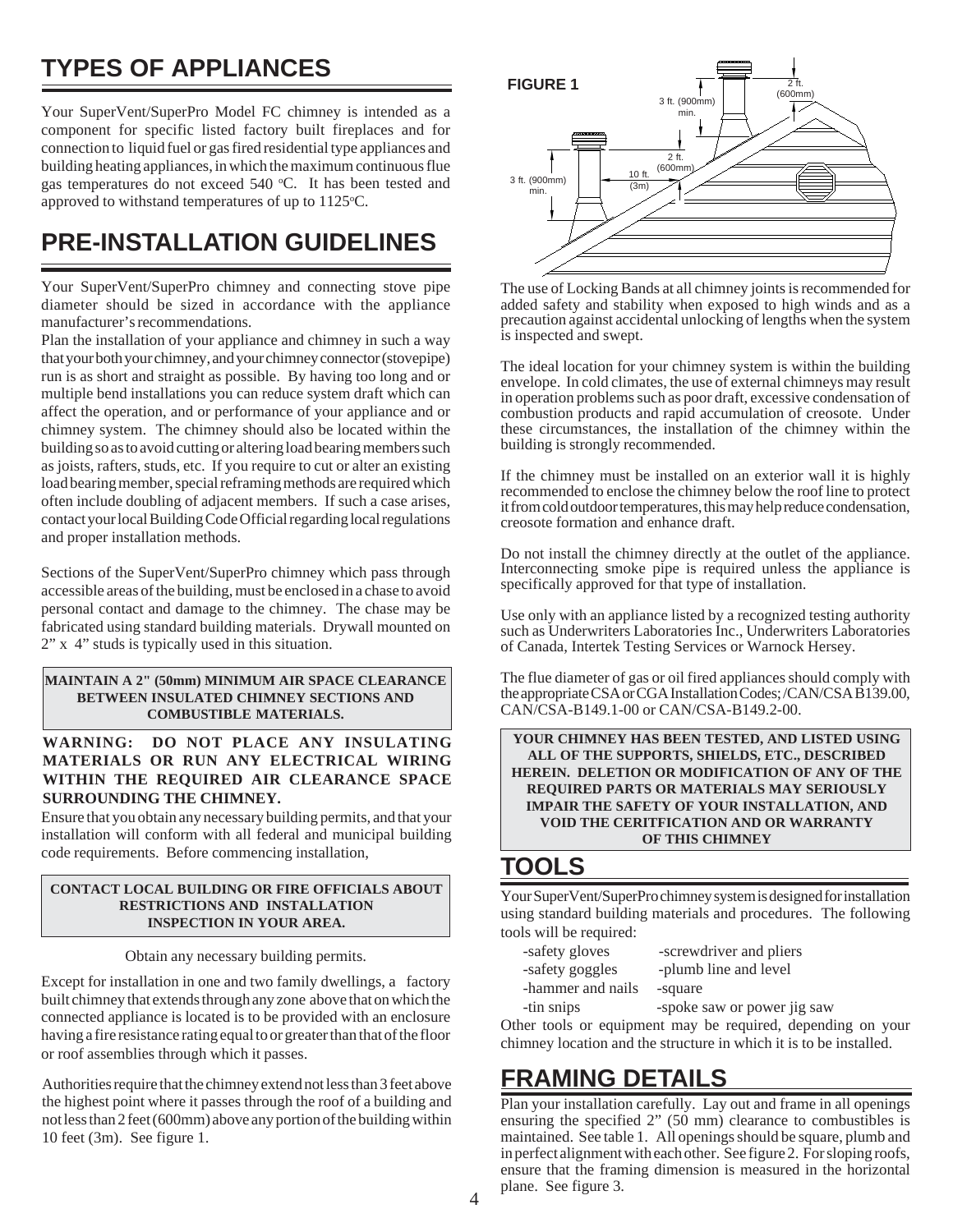

### **CEILING SUPPORT INSTALLATION PROCEDURES:**

To complete a proper decorator ceiling support installation, the following parts may be required:

- Decorator Ceiling Support: JSC DCS
- Attic Insulation Shield: JSC AIS-C Required where a chimney passes into an unoccupied attic space.
- Firestop Radiation Shield: JSC FRS Required where a chimney passes from a lower living space into an upper living space or occupied attic space.
- Roof Flashing Assembly: JSC AAF, or JFC AF2 Required when the chimney penetrates a roof.
- Rafter Radiation Shield: JSC RRS Required when the chimney is enclosed immediately below the roof.
- Suitable lengths of Chimney (Model FC). The chimney diameter should be sized to suit the appliance.
- 15°, 30° or 45° Chimney Elbows (Model FC) and suitable supports JSC RS, or JSC ES, if required.
- Rain Cap: JSC RC or DRC Standard or Deluxe model.

The Decorator Ceiling Support will support up to 50 feet (15.25m) of chimney sections, all of which must be installed above the support. Figures  $4 \& 5$  show the 2 most common types of Decorator Ceiling Support Installation.

Slide the Trim Ring onto the Ceiling Support and slide assembly into framed opening from below. Ensure that the finishing plate is flush with the underside of the ceiling and the assembly is level and plumb. Hammer 12 6d or (2") nails through each of the 4 straps.

Lower the first section of chimney (with the Stove Pipe Adaptor installed on the female end) into the Ceiling Support ensuring that the male coupler is pointing upwards, as indicated by the arrow on the chimney label. NOTE: See next section for Stove Pipe Adaptor.

Center this first chimney section in the Ceiling Support and from beneath the support insert the stove pipe adaptor and lock it into place by turning clockwise until tight. This will hold your chimney in place while the rest of your installation is completed.

Install additional chimney sections and lock together by turning clockwise until the two sections lock together tightly. Install a locking band to secure the two chimney sections. Continue adding chimney lengths until a height of about 2 feet (600mm) below the next ceiling level is achieved.



**Single Story Installation FIGURE 4**

#### **STOVE PIPE INSTALLATION**

The Stove Pipe Adaptor (ASE) is installed by twist-locking it into the bottom end (female end) of the first Chimney Section that enters the Ceiling Support. Do not install an elbow in the Ceiling Support. Make sure that the male coupler of the insulated Chimney Length is pointing upwards as indicated by the arrow on the chimney label. Lower the assembly down into the Support ensuring that the stovepipe adaptor sleeve is protruding through the support and into the living space (see Figure 5).

The crimped end (stub) of the Stove Pipe Adaptor is intended to fit inside of the flue pipe from a solid fuel appliance, thus preventing condensate drips at the chimney connection. In some application, the crimped end will need to be removed as per fuel requirements and local installation codes.

Install inter-connecting flue pipe following the appliance manufacturer's installation instructions and appropriate building code requirements keeping in mind that the flue pipe run should be as short and straight as proacticable. Generally, for a wood burning

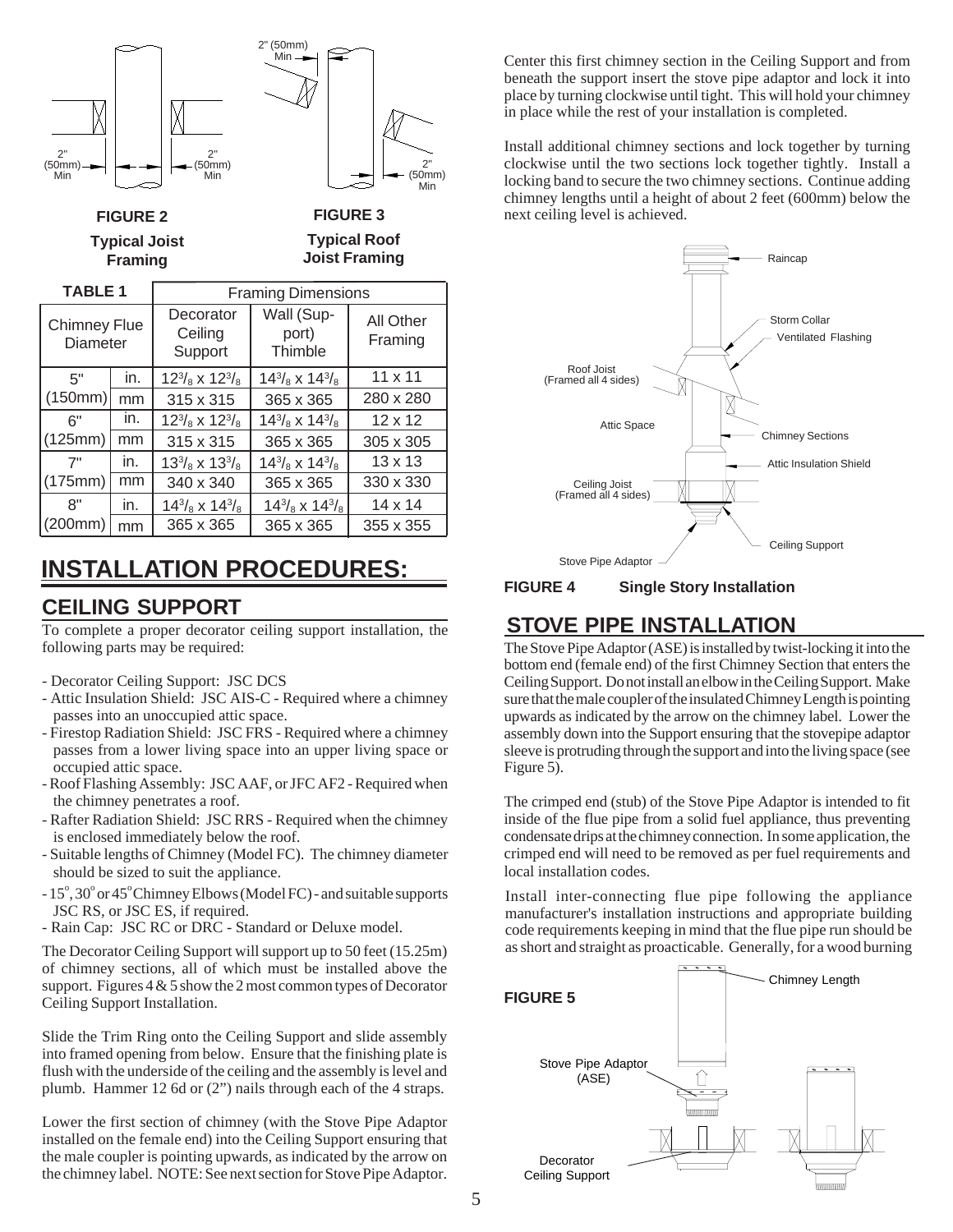Generally, for a wood burning appliance installation, an 18" minimum clearance to combustibles must be maintained for a single wall flue pipe. The exception to this is a double wall stove pipe, such as Selkirk's Model DSP which can be installed at reduced clearances of 6" to combustibles. See separate installation instructions for more details.

Install additional chimney sections and lock together tightly. Install a Locking Band to secure the two chimney sections together. Continue adding chimney lengths until a height of about 2ft below the next ceiling level is achieved.

#### **ATTIC INSULATION SHIELD**

An Attic Insulation Shield must be installed where the chimney enters an attic space. It is designed to keep insulation materials away from the chimney and will protect up to a 10 inch (250 mm) thickness of insulation plus the depth of the ceiling joist.

Where height restrictions will not permit the use of the Attic Insulation Shield, an enclosure from the attic joist to the roof joist will be sufficient. All chimney enclosures must maintain the required minimum air space clearance of 2" to the chimney. When enclosing the chimney below the roof line, a Rafter Radiation Shield (RRS) must be installed at the roof level and a Firestop Radiation Shield (FRS) at the ceiling level (see Figure 6). For proper installation, the attic opening must be fully framed at 2 inches of clearance to the chimney pipe with framing material of the same stock as the ceiling joist and as per the Framing Dimension Table 1. The tabs on the plate are inserted in the framed opening around the chimney. Nail the AIS base to the framing with at least 2 per side, using 2d (1") spiral nails or 1" x #8 wood screws.

Raincap

When an Attic Insulation Shield is required above the Decorator Ceiling Support into an attic as shown in Figure 4, ensure that the base of the shield is flush with the top of the joist framing and naile in place. The telescoping portion of the AIS will eliminate the need to trim the bottom when installed immediately above this support. When fully extended, the AIS will also provide joist shielding when installed in a 2 story main floor or basement application (see Figure 7).

**NOTE:** To stop cold air infiltration into the dwelling you can install the optional Universal Shielding Insulation (JUSI) into the Attic Insulation Shield. See separate installation instructions packaged with the JUSI.

#### **FIRESTOP RADIATION SHIELD**

A Firestop Radiation Shield must be installed where the chimney passes from one living space to another living space, as shown in figure 7. It is designed to provide proper firestopping between floors and to keep direct radiation from the chimney away from the joist framing.



**Two Story Basement Installation FIGURE 7**





**Two Story Main Floor Installation**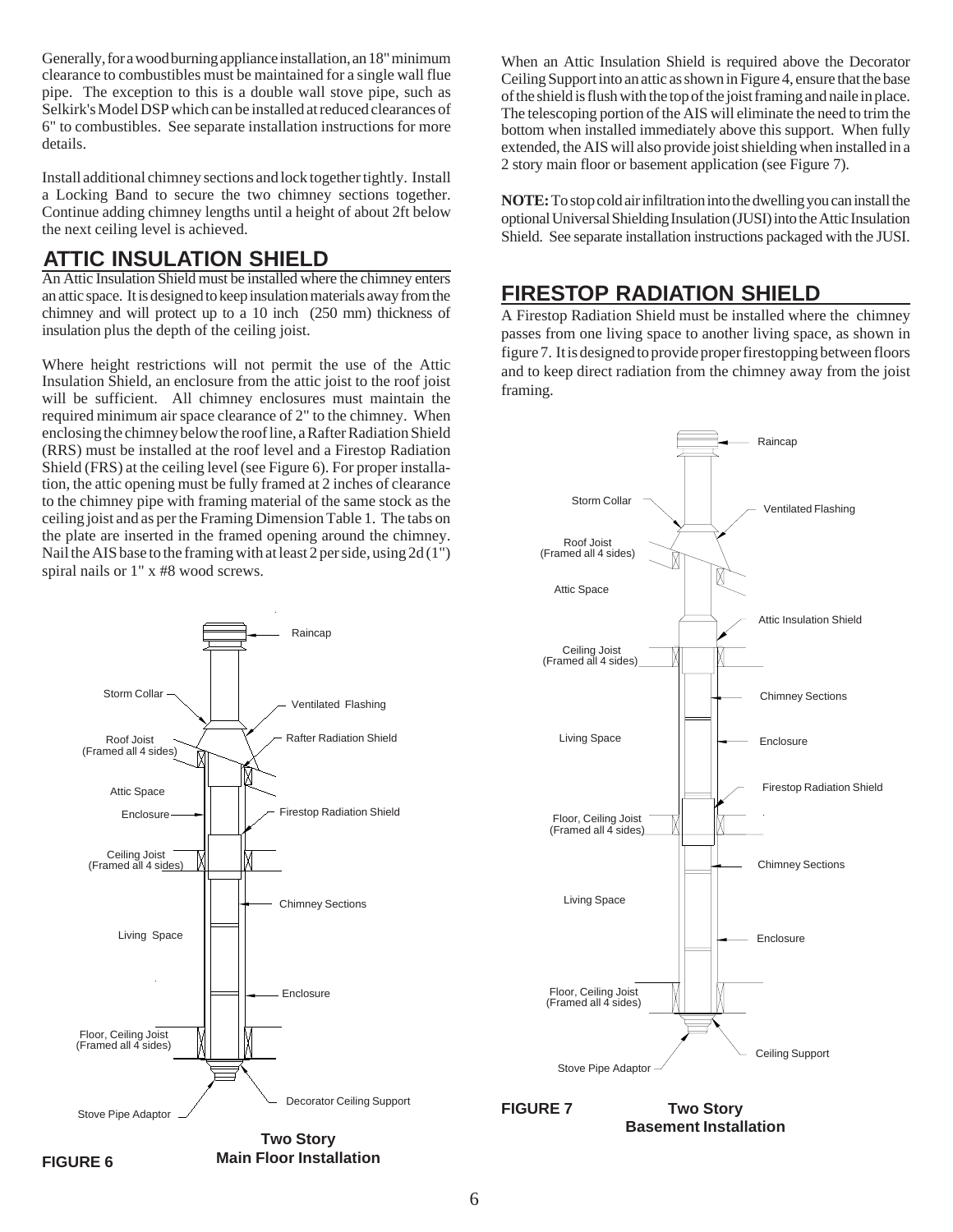Install the Firestop Joist Shield from either above or below the joist framing and nail in place using 1" spiral nails. Ensure no insulation is within the 2" air space clearance around the chimney. This includes the air spaces between the Firestop Radiation Shield and the joist framing.

#### **ELBOW INSTALLATION**

One pair of (two)  $15^{\circ}$  or 30° elbows may be used to provide an offset in order to avoid cutting of joists and to clear other obstructions. Each elbow support will support 15 feet (4.5 m) of chimney and the Maximum length of chimney allowed between the elbows is 6 feet (2 m).

The female end of the elbows are **not** lanced, in order to ensure proper alignment of the chimney system can be maintained. Locking bands must be used at all chimney joints.

Never install an elbow in a joist area. Chimney sections must pass vertically through framed joist areas.

During installation provide supplementary support for the offset section to avoid undue stress on connected elbows.

Install an elbow support just above the highest elbow. Attach the Support Band to the chimney with 4 of the nuts and bolts, and then install the four stainless steel sheet metal screws through the prepunched holes. Attach the Support Straps to the Support Band assembly and nail the Support Straps to the framing using 6d (or 2") nails. See figure 8.

#### **WALL SUPPORT**

To complete a proper Wall Support installation, the following parts may be required:

- Adjustable Wall Support: JSC AWS.
- Roof Flashing Assembly: JSC AAF, JSC AF2
- Required when the chimney penetrates a roof or a roof overhang.
- Rafter Radiation Shield: JSC RRS Required when the chimney is enclosed immediately below the roof.
- Wall Bands: JSC WB.
- Suitable lengths of chimney (Model FC). The chimney diameter should be sized to suit the appliance.
- Rain Cap: JSC RC or DRC Standard or Deluxe model.

#### **NOTE: NEVER OFFSET AN EXTERIOR CHIMNEY.**

The SuperVent/SuperPro Adjustable Wall Support will support up to 38 feet (11.5m) of chimney, all of which must be above the support with the exception of the 1 foot cleanout section **and/or** the Insulated Tee Plug, which is installed below the support.

Raincap

Storm Collar

Ventilated Flashing

Wall Band

Locking Band

Insulated Tee

Wall Support 1 Foot



**FIGURE 9**

**Wall Support Installation**

#### **Offset (Elbow) Installation FIGURE 8**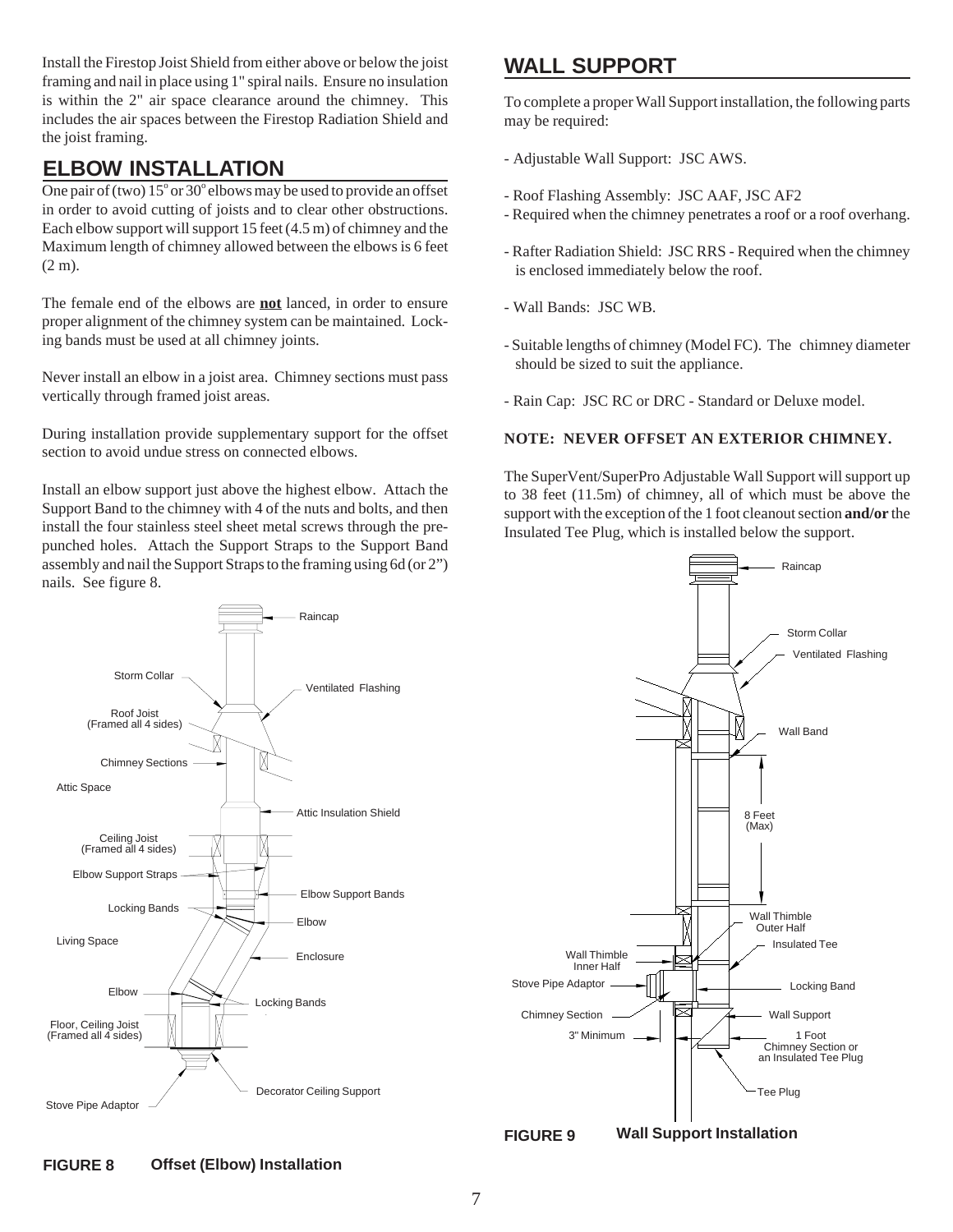After framing in your opening to the dimensions specified in the Framing Details section, install the outer half (with square plate) of the wall thimble in the outside wall surface. Secure in place using appropriate fasteners using all of the pre-punched holes. For concrete walls, cut a hole slightly larger than the chimney.

Install the inner half (with round plate) of the wall thimble in the inside wall surface, Ensuring that the shield slides into the shield of the outer half. Once in place and flush against the wall, install the trim plate and fasten in place with appropriate fasteners through the four pre-punched holes.

**NOTE:** To stop cold air infiltration into the dwelling you can install the optional Universal Shielding Insulation (JUSI) into the Wall Thimble. See separate installation instructions packaged with the JUSI.

Assemble the Wall Support (Figure 10) by attaching the 2 side brackets to the support plate, with the hardware supplied (female coupler attached to the plate is down).



Install a one foot (or longer as required) length of insulated chimney to the horizontal branch of the insulated tee. Lock securely into the tee by twisting clockwise. A locking band must then be installed at this connection. Make sure the nut and bolt are facing down to prevent any water from collecting in the locking band.

#### **NOTE: THE CHIMNEY MUST EXTEND AT LEAST 3" (75 MM) INTO THE LIVING SPACE WHERE THE STOVE PIPE CONNECTOR WILL BE ATTACHED TO THE CHIMNEY BRANCH.**

From outside the building, slide the chimney length (previously installed on a tee) through the wall thimble ensuring the male coupling on a tee is facing upward.

Place the adapter ring (Figure 10) on the wall support so that the sleeve on the adapter drops through the hole in the support plate. Place the assembled wall support against the wall (plate up) directly below the tee. Slide wall support up to the tee ensuring that the adapter on the wall support engages with the female coupler of the tee. Ensure the wall support is level, and secure to the wall with four 1/4" by 2" Lag Bolts through the pre-punched slots in each bracket. If the support is properly positioned, these lag bolts will go into wall studs placed on 16"(405mm) centers.

Install a wall band midway up the first chimney length above the tee. Wall bands must then be installed at a 8 foot (2.4m ) intervals above this point. See figure 9. The nut and bolt supplied will fasten the band around the chimney. Secure the wall band bracket to the wall using two 6d or 2" spiral nails. For concrete walls use suitable masonry fasteners.

If the total chimney height exceeds the wall support limitations, an Adjustable Intermediate Wall Support JSC AIWS must be installed. Use of an AIWS will support another 38 ft. (11.5m) of chimney.

Slide the assembled intermediate wall support over the protruding length of chimney. Fasten the intermediate wall support to the wall using four 1/4" by 2" wood screws through the pre-punched slots in each bracket. Install the draw band around the protruding chimney length securely against the support plate. Install four stainless steel sheet metal screws firmly into the outer casing of the chimney, through the pre-punched holes in the draw band.

#### **CATHEDRAL CEILING SUPPORT**

To complete a proper Cathedral Ceiling Support installation, the following parts may be required:

- Cathedral Ceiling Support: JSC CCS.
- Roof Flashing Assembly: JSC AAF, JSC AF2
- required when the chimney penetrates a roof.
- Suitable lengths of chimney ( Model FC). The chimney diameter should be sized to suit the appliance.
- Rain Cap: JSC RC or DRC Standard or Deluxe model.

The Cathedral Ceiling Support will support a total of 38 feet (11.5 m), of chimney. Chimney joints made below the support must be secured with locking bands.

After framing in your opening to the dimensions specified in the Framing Details section, slide the Cathedral Support box into joist opening. Once the box is at the desired level, ensure box is level and nail the box to framing using four 2" spiral nails or equivalent per side. The excess material sticking above the roof can either be trimmed off before attaching the box to the framing or, after it is installed the corners can be cut and the excess material folded down onto the roof deck.

Install the Support Band on the Chimney length at the desired position by tightening the draw band bolt and by screwing four stainless steel sheet metal screws through the draw band and into the outer casing. Lower the chimney length down through the opening in the bottom of the support so that the Support Band makes contact with the bottom of the Support Box. (See Figure 11).

4 painted ceiling trim angles  $(2 \text{ short } \& 2 \text{ long})$  are supplied with fastening screws to finish off the Support Box at the ceiling level. The 2 long pieces are trimmed off to match the pitch of the ceiling.

**NOTE:** The male coupler of each chimney length must be up.

NOTE: To stop cold air infiltration into the dwelling you can install the optional Universal Shielding Insulation (JUSI) into the Cathedral Support. See separate installation instructions packaged with the JUSI.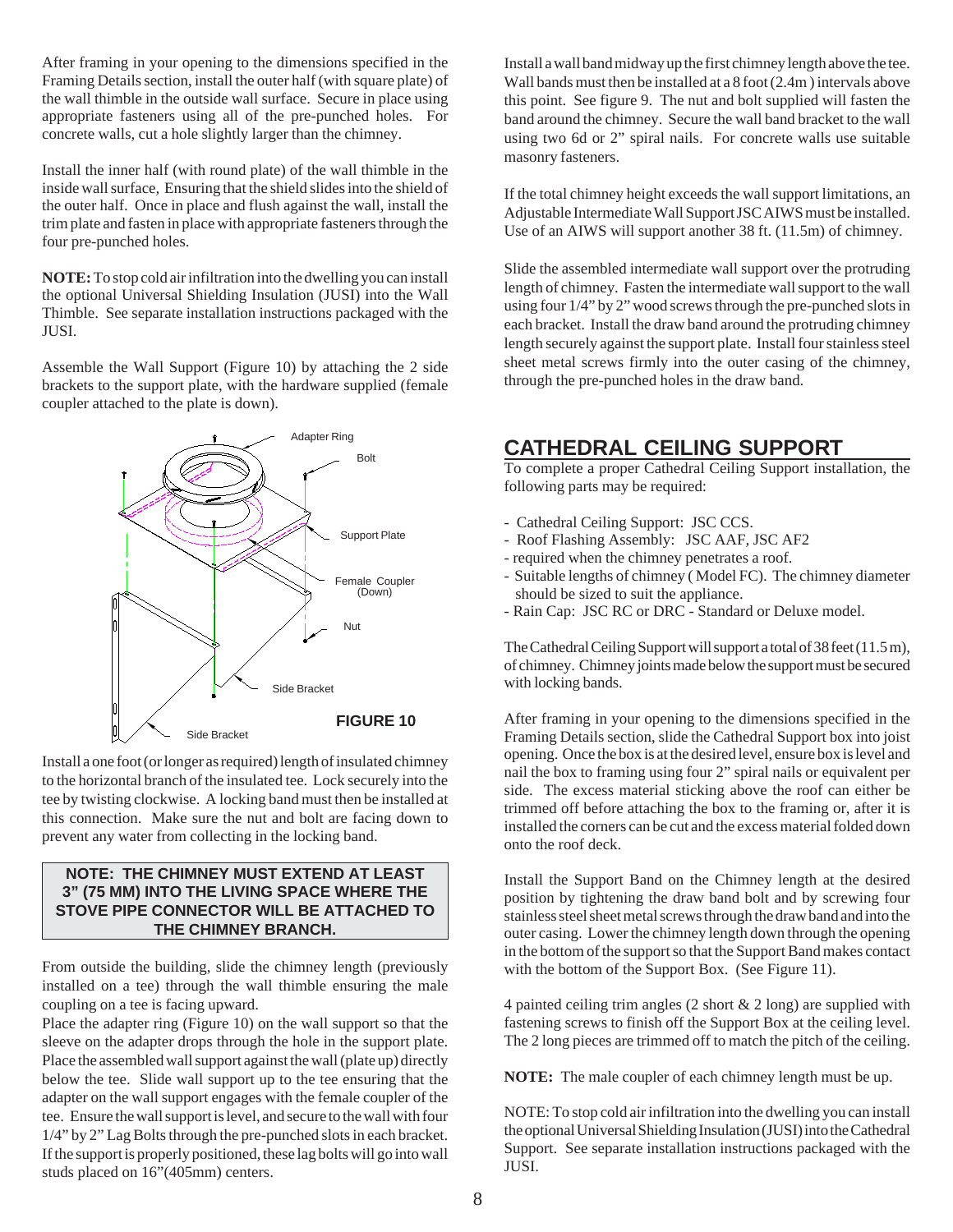The bottom chimney length(s) should protrude into the living space so that proper clearances are maintained on the stove pipe connector.

Install additional chimney sections and lock together by turning clockwise until the two sections lock together tightly. Continue in this manner until the required height above the roof is achieved. Chimney sections (15 feet or 4.5m max.) installed below the Cathedral Ceiling Support are locked together from below by turning clockwise until tightly locked together with each joint being secured by a locking band.



#### **FIGURE 11 Cathedral Ceiling Support Installation**

#### **ROOF SUPPORT**

The Roof Support may be used on a floor, ceiling or roof and adjusts to any roof pitch. It may be used above an offset to support the offset or as a supplementary support when the chimney height exceeds that of the primary support. The Roof Support will support a total height of 50 feet (15m) of chimney sections. All chimney sections below the support must be secured with locking bands.

Attach the support brackets to the support band with the 1/2" nuts, bolts and lock washers. The lock washer is placed between the band and support bracket to provide proper spacing as shown in Figure 12.



Slide the Roof Support down over the chimney section until its brackets rest on the roof or floor. Tighten the collar around the chimney with the nuts and bolts supplied, then secure the collar by screwing the 6 supplied metal screws through the holes in the collar and into the chimney.

Center the chimney in the joist and nail or screw the support to the roof or floor using the 12 - 3 1/2" spiral nails supplied or 12 #8 x 1 1/4 wood screws.

Install additional chimney sections and lock together by turning clockwise until the two sections lock together tightly - continue in this manner until the desired height is achieved.

NOTE: The male coupler of each chimney length must be up.

#### **RAFTER RADIATION SHIELD:**

A Rafter Radiation Shield must be installed where the chimney is enclosed immediately below the roof line as shown in figure 15. An example of this is when the attic space of a house is being used as living space (ie. bedroom, guestroom etc.)

Attach the support brackets to the shield (through one of the three pre-punched holes) such that once the shield is installed, the shield protects both the upper and lower parts of the roof joist framing (See figures 13 & 16).





**FIGURE 13 Rafter Radiation Shield Assembly**

#### **ROOF FLASHING:**

Ensure that you have the proper roof flashing by checking your roof pitch using a level and two rulers (see fig. 14) or by using a roof pitch card.

The JSC AAF flashing is for roof pitches from Flat to 6/12. The JSC AF2 flashing is for roof pitches from 6/12 to 12/12.

**FIGURE 12 Roof Support Assembly**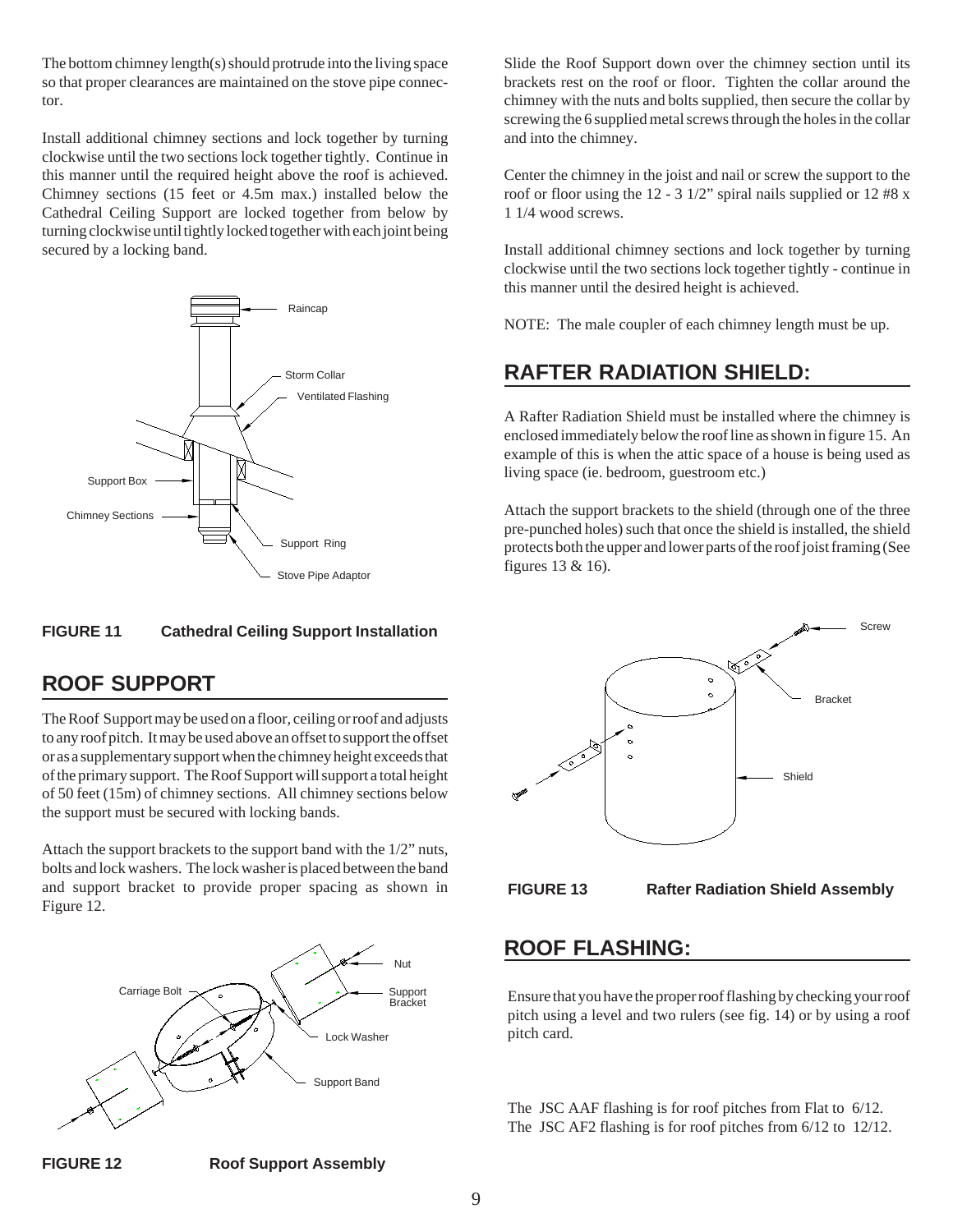

#### **FIGURE 14 Roof Pitch Calculation**

Slide a Roof Flashing Assembly suitable to your roof slope over the chimney. Place the top edge of flashing plate under the shingles. Place both sides and the lower edge on top of the shingles (See figure 15). Do not nail in place at this time.



#### **FIGURE 15 Roof Flashing Installation**

Ensure that the chimney is plumb. Square up the flashing plate and nail in place to the roof deck. Use 12 nails with neoprene washers or cover the heads with a suitable waterproof mastic. At the top edge of the flashing plate, lift the shingles and nail the plate to the roof deck. Then cement shingles to the plate with a suitable waterproof mastic.

Wrap the Storm Collar around the chimney above the flashing. Secure the ends together loosely with the nut and bolt supplied. Slide the collar down the chimney until it contacts the flashing. Tighten the nut and bolt and seal the Storm Collar to the chimney with a suitable waterproof non-combustible mastic. After installation check to ensure that the ventilation slots are not obstructed (See Figure 16).

**NOTE:A Rubber Boot Flashing Kit (URBFK1)** is available as an option for passing through a corrugated or metal roof. See separate instructions packaged with the Rubber Boot Flashng Kit. On metal or steep roof, it is recommended that a chimney cricket fabricated from heavy-guage galvanized steel be installed. This will protect the Chimney and the Flashing by routing the snow load and ice around the chimney. This is not a supplied item. Contact a sheet metal fabrication shop in your area for your custome chimney cricket.



#### **FIGURE 16 Storm Collar/Flashing Installation**

#### **WARNING: DO NOT BLOCK THE VENTILATION SLOTS ON THE FLASHING.**

The flashing and storm collar should be painted to match the roof shingles. This will extend its life and improve the appearance. Clean, prime and paint with suitable painting products.

Continue adding chimney lengths until the proper height is achieved (See figure 1). Install the rain cap and lock it in place by turning clockwise until tight.

#### **ROOF GUY INSTALLATION**

If the chimney extends 5 feet or more (1.5m) above the roof deck, roof guys are required. The Roof Guy kit containing telescopic legs and draw band are suitable for this application. The draw band must be clamped around the chimney. Use suitable fasteners such as #10 or #12 x 2" wood screws to secure the legs to the roof. Make sure the fasteners are into the rafters and not just the roof sheathing.

Position the band around the chimney approximately two thirds of the way up the chimney height. The preferred location for the band is next to a chimney joint, immediately above or below a Locking Band. The two telescopic legs should form an angle of about 60 degrees to give support to the chimney in all directions.



<sup>10</sup> **Roof Guy Installation**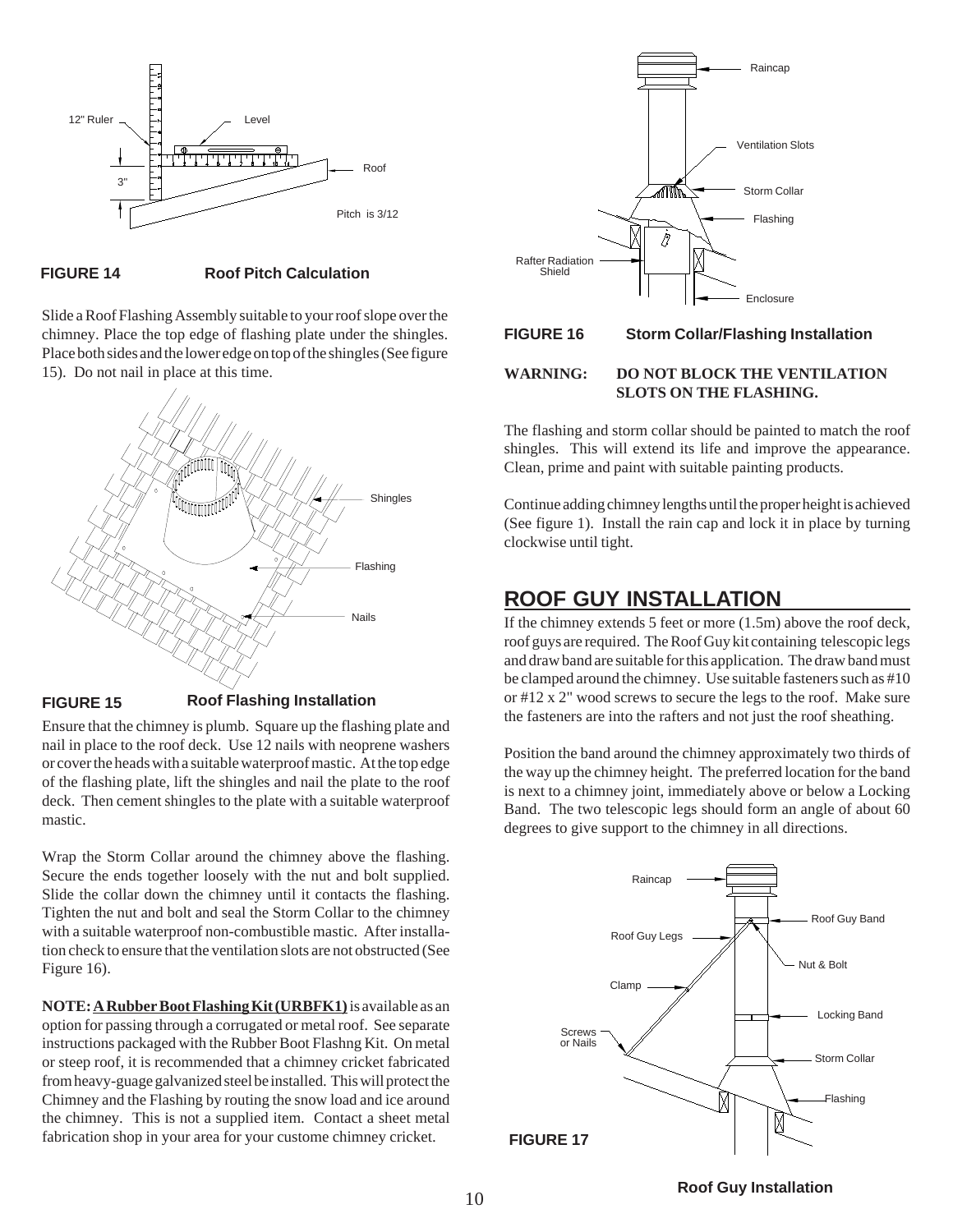Keep bottom ends equal distance from the chimney and if possible, at the same elevation, on the high side of the sloped roof. Seal the roof with a suitable non-hardening waterproof caulking. After the legs are attached to the chimney and draw band, tighten the clamps on the legs to fix the position of the telescoping legs.(See Figure 17). Only one chimney joint should be above a Roof Guy, the addition of a secondary Roof Guy may be required.

Do periodic inspection of all fasteners including the draw band as high winds can cause the chimney system above the roof to vibrate and in time loosen some of the fasteners.

#### **MAINTENANCE AND CLEANING OF CHIMNEY:**

#### **"Creosote and Soot - Formation and Need for Removal"**

When wood is burned slowly, it produces tar and other organic vapors, which combine with expelled moisture to form creosote. The creosote vapors condense in the relatively cool chimney flue of a slow-burning fire. As a result, creosote residue accumulates on the flue lining. When ignited, this creosote makes an extremely hot fire.

With a new installation, the chimney should be inspected frequently (every 2 wks) to determine the rate of creosote formation.When familiar with the appliance and chimney characteristics, the chimney should be inspected at least once every 2 months during the heating season to determine if a creosote or soot build-up has occurred.

If creosote or soot has accumulated, it should be removed to reduce the risk of chimney fire.

Contact a local professional chimney sweep for chimney cleaning services and advice if you have any doubts about your ability to clean your chimney system or if the task is too large.

The rain cap may be unscrewed using a twist-lock feature. Care should be taken not to disengage any lower chimney sections. This will permit the insertion of a properly sized plastic chimney cleaning brush. A metal brush may scratch the liner and lead to premature corrosion.

**WARNING: DO NOT USE FUEL MATERIALS CORROSIVE TO THE CHIMNEY LINER SUCH AS DRIFTWOOD, PLASTICS, CHEMICALLY TREATED WOOD, ETC..**

#### **REPLACEMENT PARTS LIST**

| <b>DESCRIPTION</b>                   | <b>SUPERPRO</b><br>PART N°. | <b>SUPERCHIMNEY</b><br>PART N°. |
|--------------------------------------|-----------------------------|---------------------------------|
| 48" Chimney Length                   | SPR*L48                     | N/A                             |
| 36" Chimney Length                   | SPR*L36                     | JSC*SA3                         |
| 24" Chimney Length                   | SPR*L24                     | JSC*SA2                         |
| 18" Chimney Length                   | SPR*L18                     | JSC*SA18                        |
| 12" Chimney Length                   | SPR*L12                     | JSC*SA1                         |
| 6" Chimney Length                    | SPR*L6                      | JSC*SA6                         |
| Tee with Plug                        | SPR*ITP                     | JSC*SITS                        |
| <b>Insulated Tee Plug</b>            | SPR*TPI                     | JSC*TPI                         |
| 15° Elbow Kit                        | $SPR*E15K$                  | JSC*SEK                         |
| 30° Elbow Kit                        | SPR*E30K                    | JSC*SE3K                        |
| 45° Elbow Kit                        | $SPR*E45K$                  | JSC*SE4K                        |
| <b>Decorator Ceiling Support</b>     | SPR*CSB                     | JSC*DCS                         |
| Adjustable Wall Support              | JSC*AWS                     | JSC*AWS                         |
| Adj. Interm. Wall Support            | JSC*AIWS                    | JSC*AIWS                        |
| <b>Cathedral Ceiling Support</b>     | SPR*CCSB                    | JSC*CCS                         |
| Roof Support                         | JSC*RS                      | JSC*RS                          |
| Elbow Support                        | JSC*ES                      | JSC*ES                          |
| Locking Band                         | SPR*SLB                     | JSC*SLB                         |
| <b>Stove Pipe Adapter</b>            | JSC*ASE                     | JSC*ASE                         |
| Wall Thimble                         | SPR*WTB                     | JSC*WT                          |
| <b>Trim Collar</b>                   | $J^*TC$                     | $J*WT$                          |
| Wall Band                            | JSC*WB                      | JSC*WB                          |
| Universal Roof Gut Kit               | JURGK-1                     | JURGK-1                         |
| <b>Firestop Radiation Shield</b>     | JSC*FRS                     | JSC*FRS                         |
| <b>Attic Insulation Shield</b>       | JSC*AIS-C                   | JSC*AIS-C                       |
| <b>Rafter Radiation Shield</b>       | JSC*RRS                     | JSC*RRS                         |
| <b>Finishing Plate</b>               | J*FP                        | J*FP                            |
| Deluxe Raincap                       | SPR*PRC                     | JSC*DRC                         |
| <b>Standard Raincap</b>              | N/A                         | JSC*RC                          |
| <b>Flat Roof Flashing</b>            | JSC*ATC                     | JSC*ATC                         |
| $0/12 - 6/12$ Roof Flashing          | JSC*AAF                     | JSC*AAF                         |
| $6/12 - 12/12$ Roof Flashing JSC*AF2 |                             | $JSC*AF2$                       |
| Rubber Boot Flashing Kit             | URBFK1                      | URBFK1                          |
| <b>Storm Collar</b>                  | JSC*SC                      | JSC*SC                          |
| Universal Shielding                  |                             |                                 |
| Insulation                           | JUSI                        | JUSI                            |

\* Specify chimney size

Model SuperVent(FC) and SuperPro (SPR) chimneys and components are interchangeable with one another. Both are listed to CAN/ULC-S604 and CAN/ULC-S610.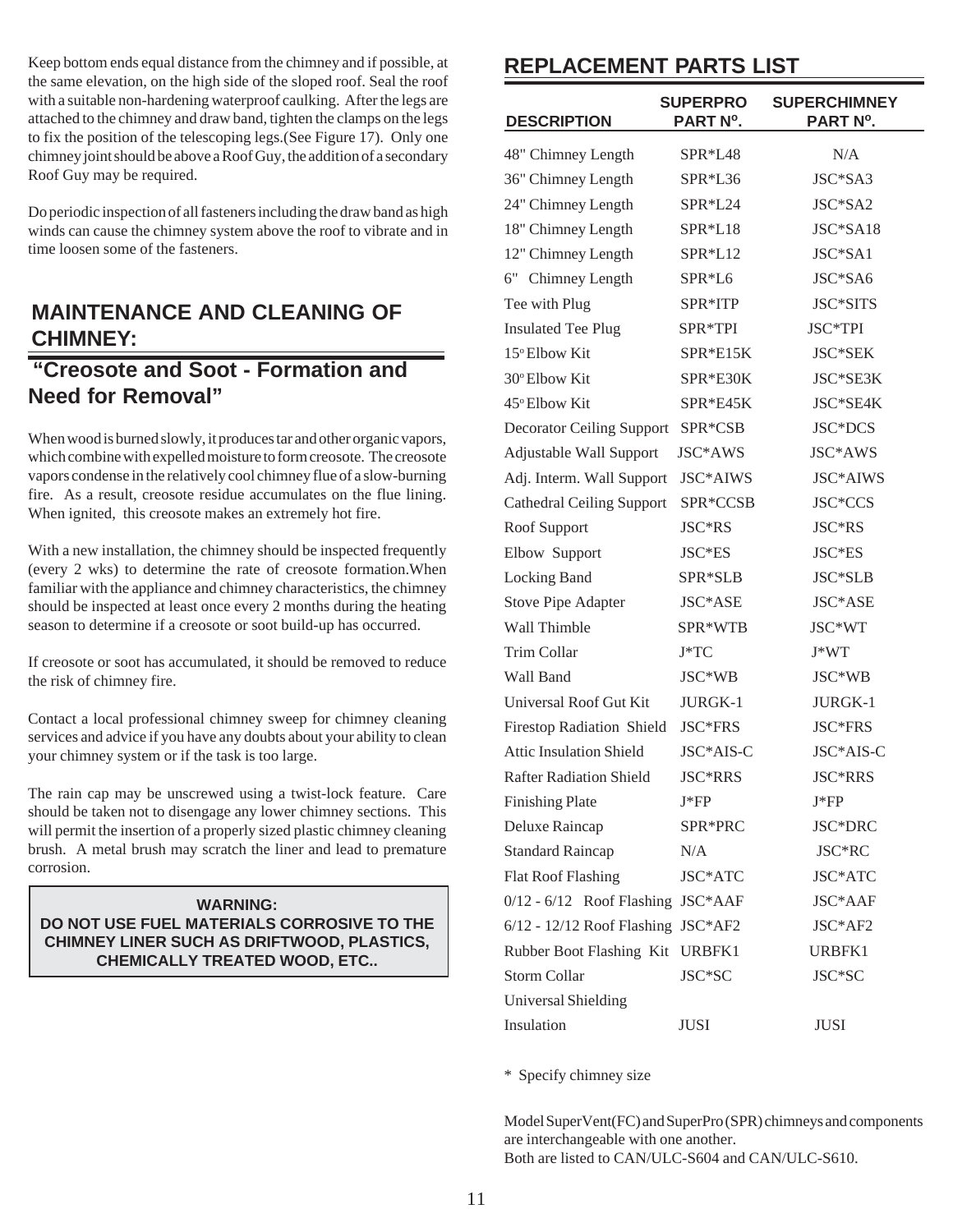# **CHART 1 - OFFSET CHIMNEY INSTALLATION**

It may be necessary to offset the chimney in order to clear a joist or an obstacle. The three (3) charts below will assist you in selecting the proper combination of elbow angle and chimney length(s) that will provide the necessary degree of offset within an available height.

1. Select the column with the proper chimney diameter of your system.

2. Determine the distance of the offset required by dropping a plumb line for an accurate measurement. The offset is measured at the chimney centre line as per the "A" Offset measurement in the diagram below.

3. On the chart, find the predetermined distance (under the "A" column) required for the  $15^{\degree}$  elbow. For greater offset, use the 30° or 45° offset charts. NOTE: The 45° elbows may be used**ONLY** with oil or gas appliances.

4. After finding the offset, look at the "B" (height) measurement in the chart to find the specified height. The appropiate "chimney lengths" required in between elbows is found in the left hand side column of each charts.



#### **NOTE:**

**•** SuperVent/SuperPro chimneys are limited to offsets not exceeding 30 degrees. Combining offsets for greater angle is not permitted. **The 45° elbows may be used ONLY with oil or gas appliances.**

**•** One pair of (two) elbows may be used for interior installation only.

**•** Never install an elbow in a joist area. Chimney sections must pass vertically through framed joist areas.

- **•** Locking Bands must be use at all chimney joints.
- **•** Each elbow support will support 15 feet of chimney.

• The maximum length of chimney allowed between elbows is 6 feet.

| 15° OFFSET CHART |              |              |              |              |              |              |              |              |  |
|------------------|--------------|--------------|--------------|--------------|--------------|--------------|--------------|--------------|--|
| <b>Chimney</b>   | 5" Diameter  |              |              | 6" Diameter  |              | 7" Diameter  | 8" Diameter  |              |  |
| Lengths          | A            | B            | A            | B            | A            | B            | A            | B            |  |
| none             | $1 - 1/2$ "  | 9"           | $1 - 1/8"$   | 10"          | $1 - 1/8"$   | $10 - 1/4$ " | $1 - 1/4"$   | $10 - 3/8$ " |  |
| 6"               | $2 - 1/8"$   | $13 - 1/2$ " | $2 - 3/8"$   | $14 - 1/4$ " | $2 - 3/8"$   | 15"          | $2 - 1/2$ "  | $15 - 5/8$ " |  |
| 12"              | 4"           | $19 - 1/8$ " | 4"           | $20 - 1/2$ " | $4 - 1/16$ " | $20 - 3/4"$  | $4 - 1/8"$   | 21"          |  |
| 18"              | $5 - 1/2$ "  | 25"          | $5 - 1/2$ "  | $26 - 1/4$ " | $5 - 1/2$ "  | $26 - 1/2$ " | $5 - 5/8"$   | $26 - 3/4"$  |  |
| 24"              | $7 - 1/2$ "  | $30 - 1/2$ " | 7"           | 32"          | $7 - 1/16$ " | $32 - 1/4$ " | $7 - 1/8$ "  | $32 - 1/2$ " |  |
| 36"              | $10 - 1/8$ " | 42"          | $10 - 1/4$ " | $43 - 5/8"$  | $10 - 1/4$ " | 44"          | $10 - 1/4$ " | $44 - 1/8$ " |  |
| $6" + 36"$       | $11 - 1/4"$  | $48 - 1/4$ " | $11 - 3/8$ " | $48 - 3/8$ " | $11 - 1/2$ " | $48 - 5/8$ " | $11 - 1/2$ " | $48 - 7/8$ " |  |
| $12" + 36"$      | $12 - 3/4"$  | 54"          | 13"          | $54 - 1/8$ " | 13"          | $54 - 3/8"$  | 13"          | $54 - 5/8"$  |  |
| $18" + 36"$      | $14 - 3/8$ " | $59 - 3/4"$  | $14 - 1/2$ " | 60"          | $14 - 1/2$ " | $60 - 1/8$ " | $14 - 5/8$ " | $60 - 3/8$ " |  |
| $24" + 36"$      | 16"          | $65 - 1/2$ " | $16 - 1/8$ " | $65 - 3/4$ " | $16 - 1/8$ " | 66"          | $16 - 1/8$ " | $66 - 1/4$ " |  |
| $12"+24"+36"$    | 19"          | $76 - 1/4"$  | 19"          | $76 - 1/4$ " | 19"          | $76 - 1/2$ " | 19"          | $76 - 3/4"$  |  |

| <b>30° OFFSET CHART</b> |              |              |              |              |              |              |              |              |  |
|-------------------------|--------------|--------------|--------------|--------------|--------------|--------------|--------------|--------------|--|
| <b>Chimney</b>          |              | 5" Diameter  |              | 6" Diameter  |              | 7" Diameter  | 8" Diameter  |              |  |
| Lengths                 | A            | B            | A            | B            | A            | B            | A            | B            |  |
| None                    | 3"           | 10"          | $2 - 3/4"$   | $11 - 5/8"$  | $3 - 1/8$ "  | 13"          | $3 - 1/2$ "  | $14 - 1/2$ " |  |
| 6"                      | $5 - 1/4"$   | 14"          | $5 - 1/4"$   | $15 - 7/8"$  | $5 - 5/8"$   | $17 - 1/4$ " | 6"           | $18 - 3/8"$  |  |
| 12"                     | 9"           | $19 - 1/4"$  | $8 - 1/4$ "  | 21"          | $8 - 5/8"$   | $22 - 3/8"$  | 9"           | 24"          |  |
| 18"                     | $11 - 1/4"$  | $24 - 1/2$ " | $11 - 1/4"$  | $26 - 1/4$ " | $11 - 5/8$ " | $27 - 5/8"$  | 12"          | $29 - 1/8$ " |  |
| 24"                     | $14 - 1/4$ " | $29 - 3/4"$  | $14 - 1/4$ " | $31 - 3/8$ " | $14 - 5/8$ " | $32 - 7/8$ " | 15"          | $32 - 3/8"$  |  |
| 36"                     | 20"          | $39 - 3/4"$  | $20 - 1/4$ " | $41 - 7/8$ " | $20 - 5/8$ " | $43 - 1/4$ " | 21"          | $44 - 3/4"$  |  |
| $6" + 36"$              | $21 - 7/8$ " | $44 - 1/2$ " | $22 - 5/8"$  | 46"          | 23"          | $47 - 1/2$ " | $23 - 1/2$ " | 49"          |  |
| $12" + 36"$             | $23 - 7/8"$  | $50 - 1/8$ " | $25 - 5/8"$  | $51 - 1/4"$  | 26"          | $52 - 5/8"$  | $26 - 1/2$ " | $54 - 1/8$ " |  |
| $18" + 36"$             | $27 - 1/8$ " | $55 - 1/8$ " | $28 - 5/8"$  | $56 - 3/8"$  | 29"          | $57 - 3/8"$  | $29 - 1/2$ " | $59 - 3/8$ " |  |
| $24" + 36"$             | $30 - 3/8$ " | $60 - 5/8$ " | $31 - 5/8"$  | $61 - 5/8"$  | 32"          | 63"          | 32"          | $64 - 1/2$ " |  |
| $12"+24"+36"$           | 37"          | $69 - 3/8"$  | $37 - 1/8$ " | 71"          | $37 - 1/2$ " | $72 - 1/2$ " | 38"          | 74"          |  |

| <b>45° OFFSET CHART</b> |  |
|-------------------------|--|
|-------------------------|--|

| <b>Chimney</b> | 5" Diameter  |               | 6" Diameter  |              |              | 7" Diameter  | 8" Diameter  |              |  |
|----------------|--------------|---------------|--------------|--------------|--------------|--------------|--------------|--------------|--|
| Lengths        | A            | B             | A            | В            | A            | B            | A            | B            |  |
| None           | 6"           | $10 - 1/8$ "  | $4 - 3/8"$   | 12"          | $5 - 1/2$ "  | 14"          | $5 - 3/4"$   | $15 - 1/8$ " |  |
| 6"             | $9 - 1/8"$   | $13 - 5/16"$  | $7 - 3/4"$   | $15 - 5/8"$  | $9 - 3/4"$   | 18"          | $9 - 1/2"$   | $19 - 1/4"$  |  |
| 12"            | $13 - 3/8"$  | $17 - 1/2$ "  | $11 - 7/8$ " | $19 - 3/4"$  | 13"          | $21 - 3/4"$  | 13"          | $22 - 1/2$ " |  |
| 18"            | $17 - 5/8"$  | $21 - 3/4"$   | 16"          | $23 - 7/8"$  | $17 - 1/4$ " | $25 - 3/8"$  | 17"          | 27"          |  |
| 24"            | 21-13/16"    | 26"           | $20 - 1/2$ " | $27 - 3/4"$  | $21 - 3/4"$  | $29 - 7/8$ " | $21 - 5/8"$  | 31"          |  |
| $12" + 24"$    | $29 - 5/16"$ | $33 - 7/16$ " | $23 - 7/8$ " | $31 - 3/8"$  | $25 - 5/8"$  | $32 - 3/4"$  | $24 - 5/8"$  | $34 - 1/2$ " |  |
| 36"            | $30 - 3/8"$  | $34 - 1/2$ "  | $28 - 1/2$ " | $36 - 7/8$ " | $30 - 5/8$ " | $38 - 1/8$ " | $29 - 5/8"$  | $39 - 7/8$ " |  |
| $12" + 36"$    | $37 - 3/4"$  | $41 - 7/8$ "  | $36 - 1/4$ " | $44 - 3/8$ " | $38 - 1/8$ " | $45 - 1/8$ " | $38 - 1/8$ " | 47"          |  |
| $18" + 36"$    | 42"          | $46 - 3/16$ " | $40 - 1/8$ " | $49 - 1/4$ " | $42 - 3/4"$  | $49 - 1/4$ " | $41 - 7/8$ " | $51 - 1/2$ " |  |
| $24" + 36"$    | $46 - 1/4$ " | $50 - 7/16$ " | $47 - 7/8$ " | $56 - 1/2$ " | $50 - 1/2$ " | $57 - 3/8"$  | 49"          | $59 - 3/8"$  |  |
| $12"+24"+36"$  | $53 - 5/8"$  | $57 - 7/8$ "  | $41 - 1/2$ " | $45 - 5/8$ " | $38 - 1/4$ " | $46 - 1/2$ " | $38 - 1/2$ " | 48-7/8"      |  |

All measurements are in inches. Construction tolerances + one inch.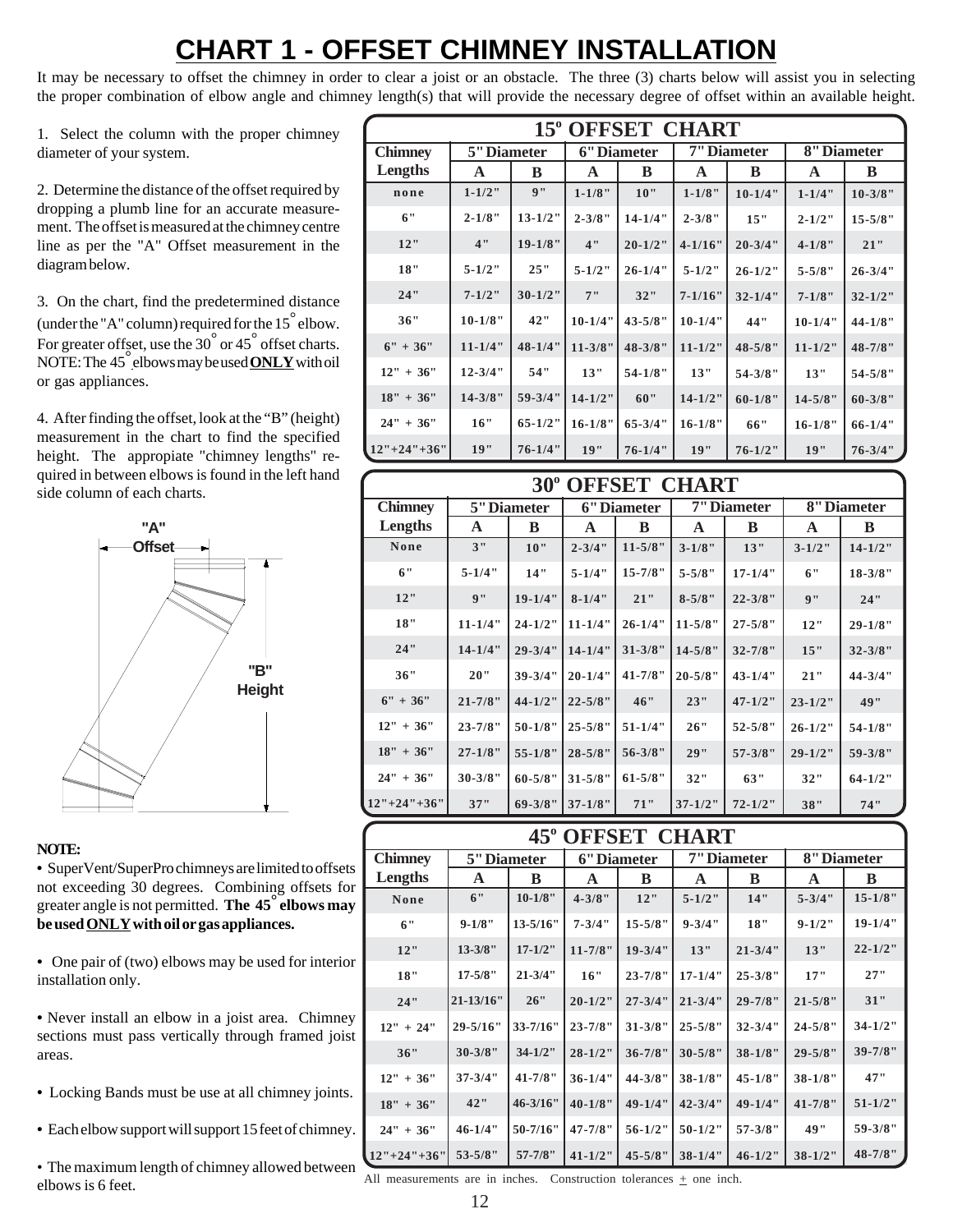#### **CHART 2 - CHIMNEY HEIGHT ABOVE THE ROOF**

**Requirement # 1 :** *The code requires that the chimney must extend at least 3 feet above the highest point of the roof that it penetrates.* **Requirement # 2 :** *It must also be 2 feet above any roof, wall or other obstruction within a horizontal distance of 10 feet.*

The following Chart is to assist you in determining the minimum chimney height you will require above the roof. You may need to add to this height as nearby buildings, trees and other parts of the house roof could interfere with airflow over and around the top of the chimney and affect its performance. If you think a nearby obstacle could affect draft, you might want to install one or more additional lengths.

| <b>DISTANCE</b>  | PITCH OF ROOF |                                           |       |       |       |       |       |       |       |       |       |       |
|------------------|---------------|-------------------------------------------|-------|-------|-------|-------|-------|-------|-------|-------|-------|-------|
| <b>FROM PEAK</b> | 1/12          | 2/12                                      | 3/12  | 4/12  | 5/12  | 6/12  | 7/12  | 8/12  | 9/12  | 10/12 | 11/12 | 12/12 |
|                  |               | <b>CHIMNEY HEIGHT ABOVE ROOF (INCHES)</b> |       |       |       |       |       |       |       |       |       |       |
| <b>10 Ft</b>     | $*36$         | 44                                        | 54    | 64    | 74    | 84    | 94    | 104   | 114   | 124   | 134   | 144   |
| 9 Ft             | $*36$         | 42                                        | 51    | 60    | 69    | 78    | 87    | 96    | 105   | 114   | 123   | 132   |
| 8 Ft             | $*36$         | 40                                        | 48    | 56    | 64    | 72    | 80    | 88    | 96    | 104   | 112   | 120   |
| 7 Ft             | $*36$         | 38                                        | 45    | 52    | 59    | 66    | 73    | 80    | 87    | 94    | 101   | 108   |
| 6 Ft             | $*36$         | 36                                        | 42    | 48    | 54    | 60    | 66    | 72    | 78    | 84    | 90    | 96    |
| 5 Ft             | $*36$         | $*36$                                     | 39    | 44    | 49    | 54    | 59    | 64    | 69    | 74    | 79    | 84    |
| 4 Ft             | $*36$         | $*36$                                     | 36    | 40    | 44    | 48    | 52    | 56    | 60    | 64    | 68    | 72    |
| 3 Ft             | $*36$         | $*36$                                     | $*36$ | 36    | 39    | 42    | 45    | 48    | 51    | 54    | 57    | 60    |
| 2Ft              | $*36$         | $*36$                                     | $*36$ | $*36$ | $*36$ | 36    | 38    | 40    | 42    | 44    | 46    | 48    |
| 1 Ft             | $*36$         | $*36$                                     | $*36$ | $*36$ | $*36$ | $*36$ | $*36$ | $*36$ | $*36$ | $*36$ | $*36$ | 36    |

**\* Defaulted to 36" to meet requirement #1. Both requirements (#1 and #2) must be met.**

• If the chimney extends 5 feet or more above the roof, a Universal Roof Guy Kit (JURGK-1) is required.

• It is highly recommended that any lengths above the roof should have locking bands at all joints for added safety and stability. This will eliminate the risk of sections becoming undone below the roof line when the Rain Cap is removed during inspections and cleaning of the system is being done.

#### **CHART 3 - Connector Pipe Clearance below Cathedral Support**

1. Identify the type of connector pipe you will be installing, single wall (requires 18" clearance to combustibles) or Selkirk's Double Wall Stove Pipe (model DSP) which requires 6" clearance to combustibles.

2. Determine the amount of the exposed Cathedral Support that will be projecting into the room as per the "X" in the diagram on the bottom left.

3. Select the pitch of your sloped ceiling from the chart below.

4. Select the measurement from the chart below where the pitch of the sloped ceiling column intersects with the exposed Cathedral Support row selection. This will determine the measurement of insulated chimney required below the Cathedral Support as per the "Y" in the diagram on the left. The minimum of insulated chimney below the Cathedral Support is 1 inch. This minimum is required for stability of the system.

|                              |                                                                |                                      | <b>CONNECTOR PIPE CLEARANCE REQUIREMENTS FROM SLOPED CEILING</b> |                |              |                         |                |                |      |                |      |                         |                                                      |                  |
|------------------------------|----------------------------------------------------------------|--------------------------------------|------------------------------------------------------------------|----------------|--------------|-------------------------|----------------|----------------|------|----------------|------|-------------------------|------------------------------------------------------|------------------|
|                              | <b>EXPOSED</b><br><b>CATHEDRAL SUPPORT</b><br><b>INTO ROOM</b> |                                      | PITCH OF SLOPED CEILING                                          |                |              |                         |                |                |      |                |      |                         |                                                      |                  |
|                              |                                                                |                                      | 1/12                                                             | 2/12           | 3/12         | 4/12                    | 5/12           | 6/12           | 7/12 | 8/12           | 9/12 | 10/12                   | 11/12                                                | 12/12            |
| Cathedral<br>Support         |                                                                | "X" measurement                      |                                                                  |                |              |                         |                |                |      |                |      |                         | "Y" MEASUREMENT - INSULATED CHIMNEY LENGTH INTO ROOM |                  |
|                              | Pipe                                                           | Box flush to ceiling on<br>lower end | 1.5                                                              | 3              | 4.5          | 6                       | 8              | 9              | 10.5 | 12             | 13.5 | 15                      | 16.5                                                 | 18               |
|                              | Wall Flue<br>-<br>Single                                       | Box 1" into the room                 | $\mathbf 1$                                                      | $\overline{2}$ | 3.5          | 5                       | $\overline{7}$ | 8              | 9.5  | 11             | 12.5 | 14                      | 15.5                                                 | 17               |
|                              |                                                                | Box 2" into the room                 | 1                                                                | 1              | 2.5          | $\overline{\mathbf{4}}$ | 6              | $\overline{7}$ | 8.5  | 10             | 11.5 | 13                      | 14.5                                                 | 16               |
|                              |                                                                | Box 3" into the room                 | 1                                                                | 1              | 1.5          | 3                       | 5              | 6              | 7.5  | 9              | 10.5 | 12                      | 13.5                                                 | 15               |
|                              |                                                                | "X" measurement                      | "Y" MEASUREMENT - INSULATED CHIMNEY LENGTH INTO ROOM             |                |              |                         |                |                |      |                |      |                         |                                                      |                  |
| Insulated                    | <b>Stove Pipe</b>                                              | Box flush to ceiling on<br>lower end |                                                                  | 1              | 1.5          | $\overline{2}$          | 2.5            | 3              | 3.5  | 4              | 4.5  | 5                       | 5.5                                                  | 6                |
|                              | $\frac{2}{Wall}$<br>Double                                     | Box 1" into the room                 | 1                                                                | 1              | $\mathbf{1}$ | $\mathbf{1}$            | 1.5            | $\overline{2}$ | 2.5  | 3              | 3.5  | $\overline{\mathbf{4}}$ | 4.5                                                  | 5                |
| <b>Stove Pipe</b><br>Adaptor |                                                                | Box 2" into the room                 | 1                                                                | 1              | 1            | 1                       |                | 1              | 1.5  | $\overline{2}$ | 2.5  | 3                       | 3.5                                                  | $\boldsymbol{4}$ |
|                              | DSP                                                            | Box 3" into the room                 | 1                                                                | 1              | 1            |                         |                |                |      |                | 1.5  | $\overline{2}$          | 2.5                                                  | 3                |

**1 Single Wall Flue Pipe requires 18" clearance to any combustible materials.**

**2 DSP Double Wall Stove Pipe requires 6" clearance to any combustible materials.**

All measurements are in inches.